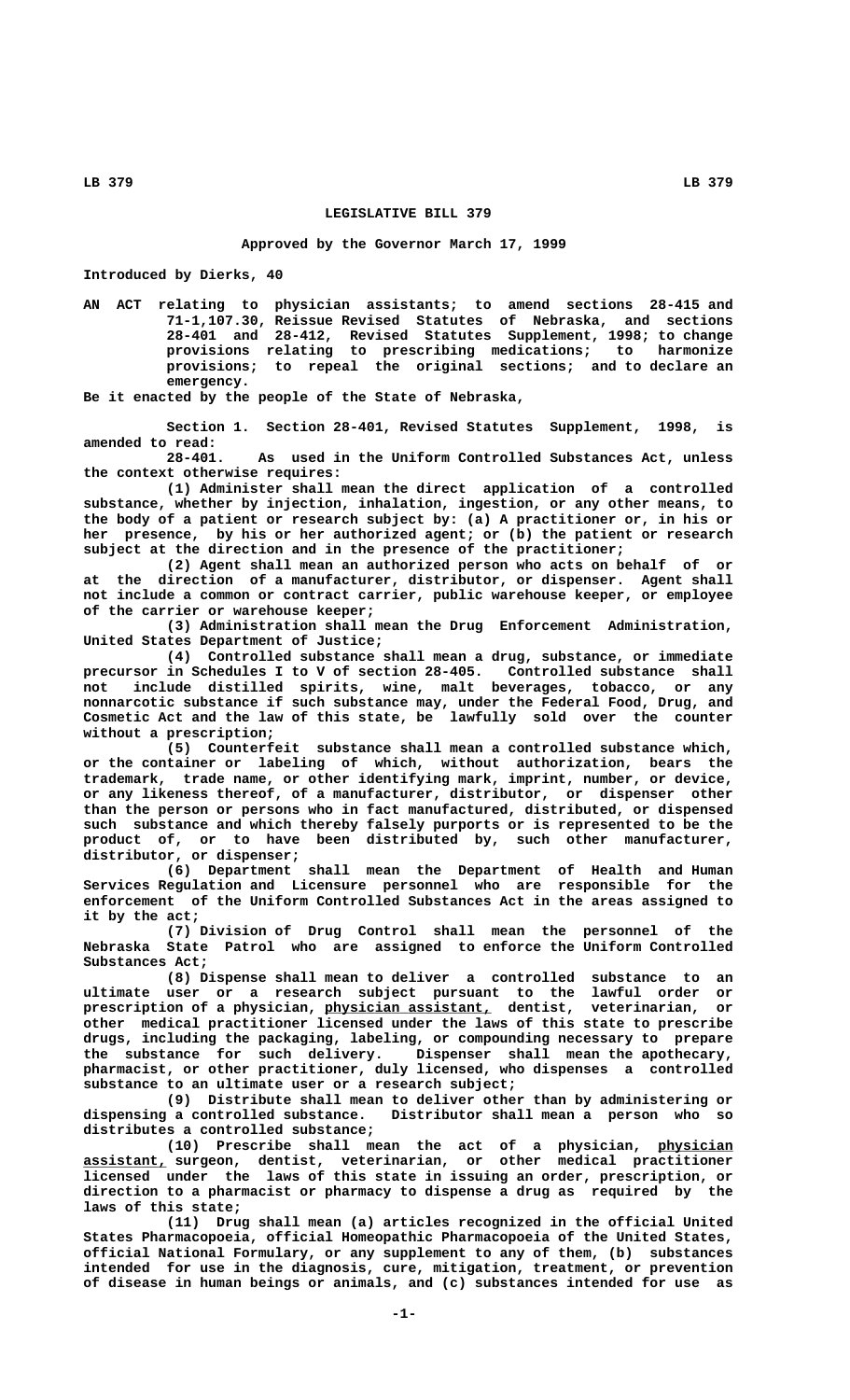**a component of any article specified in subdivision (a) or (b) of this subdivision, but shall not include devices or their components, parts, or accessories;**

**(12) Deliver or delivery shall mean the actual, constructive, or attempted transfer from one person to another of a controlled substance, whether or not there is an agency relationship;**

**(13) Marijuana shall mean all parts of the plant of the genus cannabis, whether growing or not, the seeds thereof, and every compound, manufacture, salt, derivative, mixture, or preparation of such plant or its seeds, but shall not include the mature stalks of such plant, hashish, tetrahydrocannabinols extracted or isolated from the plant, fiber produced from such stalks, oil or cake made from the seeds of such plant, any other compound, manufacture, salt, derivative, mixture, or preparation of such mature stalks, or the sterilized seed of such plant which is incapable of germination. When the weight of marijuana is referred to in the Uniform Controlled Substances Act, it shall mean its weight at or about the time it is seized or otherwise comes into the possession of law enforcement authorities, whether cured or uncured at that time;**

**(14) Manufacture shall mean the production, preparation, propagation, compounding, or processing of a controlled substance, either directly or indirectly by extraction from substances of natural origin, independently by means of chemical synthesis, or by a combination of extraction and chemical synthesis, and shall include any packaging or repackaging of the substance or labeling or relabeling of its container, except that manufacture shall not include the preparation or compounding of a controlled substance by an individual for his or her own use or the preparation, compounding, packaging, or labeling of a controlled substance: (a) By a practitioner as an incident to his or her prescribing, administering, or dispensing of a controlled substance in the course of his or her professional practice; or (b) by a practitioner, or by his or her authorized agent under his or her supervision, for the purpose of, or as an incident to, research, teaching, or chemical analysis and not for sale;**

**(15) Narcotic drug shall mean any of the following, whether produced directly or indirectly by extraction from substances of vegetable origin, independently by means of chemical synthesis, or by a combination of extraction and chemical synthesis: (a) Opium, opium poppy and poppy straw, coca leaves, and opiates; (b) a compound, manufacture, salt, derivative, or preparation of opium, coca leaves, or opiates; or (c) a substance and any compound, manufacture, salt, derivative, or preparation thereof which is chemically equivalent to or identical with any of the substances referred to in subdivisions (a) and (b) of this subdivision, except that the words narcotic drug as used in the Uniform Controlled Substances Act shall not include decocainized coca leaves or extracts of coca leaves, which extracts do not contain cocaine or ecgonine, or isoquinoline alkaloids of opium;**

**(16) Opiate shall mean any substance having an addiction-forming or addiction-sustaining liability similar to morphine or being capable of conversion into a drug having such addiction-forming or addiction-sustaining liability. Opiate shall not include the dextrorotatory isomer of 3-methozy-n** Opiate shall include its racemic and  **levorotatory forms;**

**(17) Opium poppy shall mean the plant of the species Papaver somniferum L., except the seeds thereof;**

**(18) Poppy straw shall mean all parts, except the seeds, of the opium poppy after mowing;**

**(19) Person shall mean any corporation, association, partnership, limited liability company, or one or more individuals;**

**(20) Practitioner shall mean a physician, physician assistant, \_\_\_\_\_\_\_\_\_\_\_\_\_\_\_\_\_\_\_\_ dentist, veterinarian, pharmacist, scientific investigator, pharmacy, or hospital, licensed, registered, or otherwise permitted to distribute, dispense, prescribe, conduct research with respect to, or administer a controlled substance in the course of professional practice or research in this state, or other person licensed, registered, or otherwise permitted to distribute, dispense, conduct research with respect to, or administer a controlled substance in the course of professional practice or research in this state;**

**(21) Production shall include the manufacture, planting, cultivation, or harvesting of a controlled substance;**

**(22) Immediate precursor shall mean a substance which is the principal compound commonly used or produced primarily for use and which is an immediate chemical intermediary used or likely to be used in the manufacture of a controlled substance, the control of which is necessary to prevent, curtail, or limit such manufacture;**

 **LB 379 LB 379**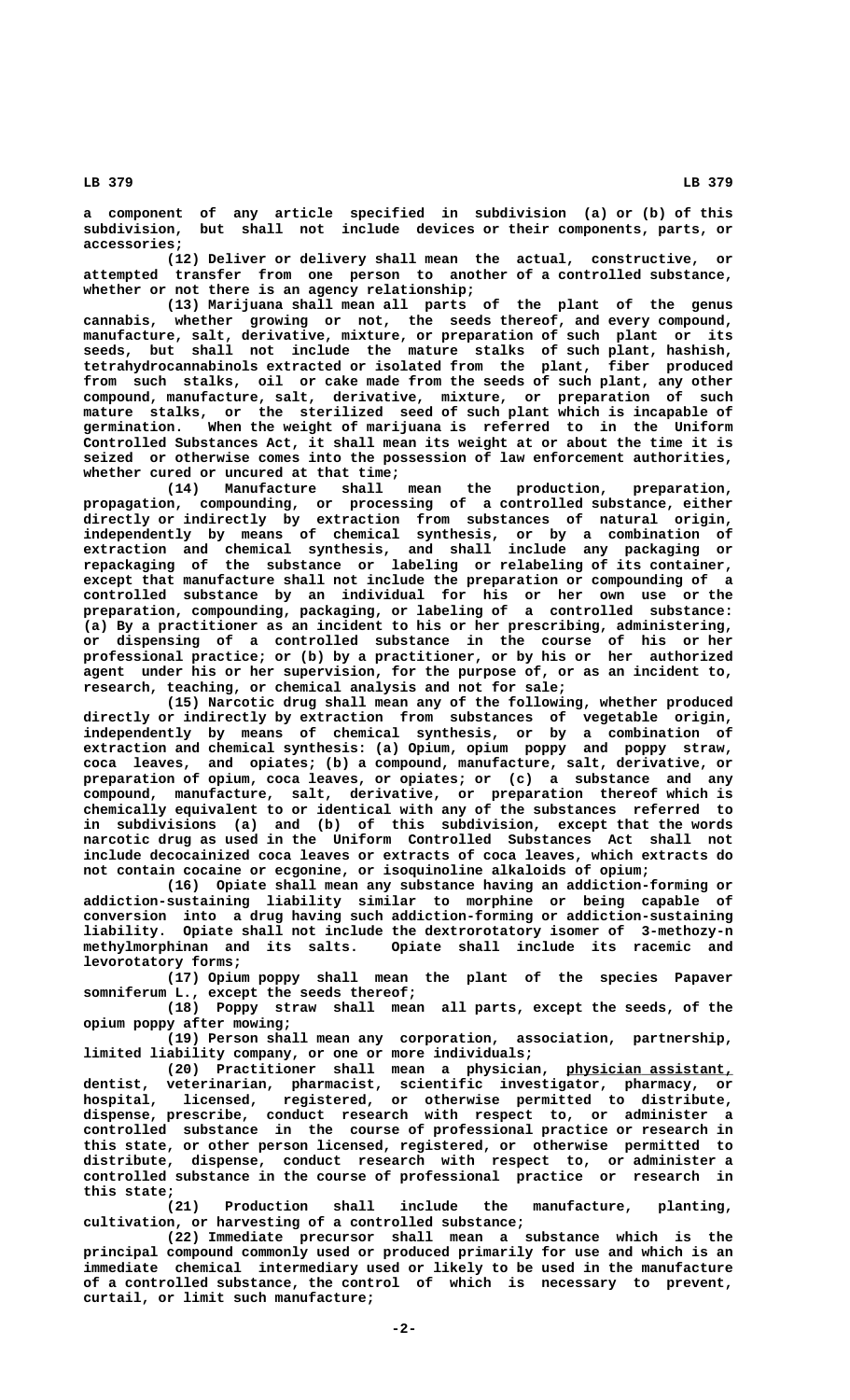**(23) State shall mean the State of Nebraska;**

**(24) Ultimate user shall mean a person who lawfully possesses a controlled substance for his or her own use, for the use of a member of his or her household, or for administration to an animal owned by him or her or by a member of his or her household;**

**(25) Physician shall mean a person authorized by law to practice medicine in this state and any other person authorized by law to treat sick and injured human beings in this state;**

**(26) Dentist shall mean a person authorized by law to practice dentistry in this state;**

**(27) Veterinarian shall mean a person authorized by law to practice veterinary medicine in this state;**

**(28) Hospital shall mean an institution for the care and treatment of sick and injured human beings and approved by the department;**

**(29) Podiatrist shall mean a person authorized by law to practice podiatry and who has graduated from an accredited school of podiatry in or since 1935;**

**(30) Apothecary shall mean a licensed pharmacist as defined by the laws of this state and, when the context so requires, the owner of the store or other place of business where drugs are compounded or dispensed by a licensed pharmacist, but nothing in this subdivision shall be construed as conferring on a person who is not registered nor licensed as a pharmacist any authority, right, or privilege that is not granted to him or her by the pharmacy laws of this state;**

**(31) Nothing in the Uniform Controlled Substances Act shall be construed as authority for a practitioner to perform an act for which he or she is not authorized by the laws of this state;**

**(32) Cooperating individual shall mean any person, other than a commissioned law enforcement officer, who acts on behalf of, at the request of, or as agent for a law enforcement agency for the purpose of gathering or obtaining evidence of offenses punishable under the Uniform Controlled Substances Act;**

**(33) Hashish or concentrated cannabis shall mean: (a) The separated resin, whether crude or purified, obtained from a plant of the genus cannabis; or (b) any material, preparation, mixture, compound, or other substance which contains ten percent or more by weight of tetrahydrocannabinols;**

**(34) Exceptionally hazardous drug shall mean (a) a narcotic drug, (b) thiophene analog of phencyclidine, (c) phencyclidine, (d) amobarbital, (e) secobarbital, or (f) pentobarbital;**

**(35) Imitation controlled substance shall mean a substance which is not a controlled substance but which, by way of express or implied representations and consideration of other relevant factors including those specified in section 28-445, would lead a reasonable person to believe the substance is a controlled substance. A placebo or registered investigational drug manufactured, distributed, possessed, or delivered in the ordinary course of practice or research by a health care professional shall not be deemed to be an imitation controlled substance;**

**(36) Controlled substance analogue shall mean a substance (a) the chemical structure of which is substantially similar to the chemical structure of a Schedule I or Schedule II controlled substance as provided in section 28-405 or (b) which has a stimulant, depressant, analgesic, or hallucinogenic effect on the central nervous system that is substantially similar to or greater than the stimulant, depressant, analgesic, or hallucinogenic effect on the central nervous system of a Schedule I or Schedule II controlled substance as provided in section 28-405. A controlled substance analogue shall, to the extent intended for human consumption, be treated as a controlled substance under Schedule I of section 28-405 for purposes of the Uniform Controlled Substances Act. Controlled substance analogue shall not include (i) a controlled substance, (ii) any substance generally recognized as safe and effective within the meaning of the Federal Food, Drug, and Cosmetic Act, 21 U.S.C. 301 et seq., (iii) any substance for which there is an approved new drug application, or (iv) with respect to a particular person, any substance if an exemption is in effect for investigational use for that person, under section 505 of the Federal Food, Drug, and Cosmetic Act, 21 U.S.C. 355, to the extent conduct with respect to such substance is pursuant to such exemption; and ———**

**(37) Anabolic steroid shall mean any drug or hormonal substance, chemically and pharmacologically related to testosterone, (other than estrogens, progestins, and corticosteroids) that promotes muscle growth and includes any controlled substance in Schedule III(d) of section 28-405. Anabolic steroid shall not include any anabolic steroid which is expressly intended for administration through implants to cattle or other nonhuman**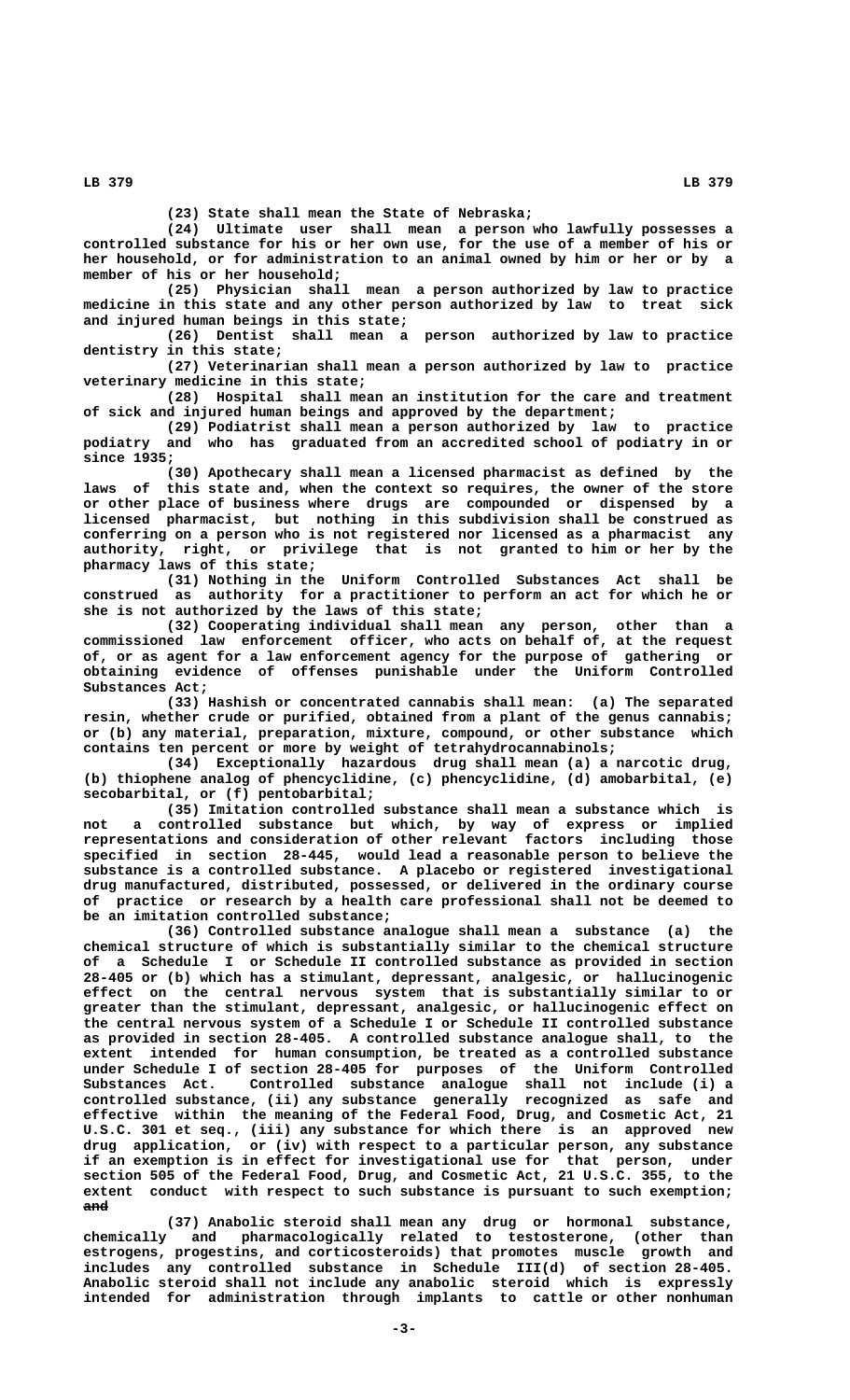**LB 379 LB 379**

**species and has been approved by the Secretary of Health and Human Services for such administration, but if any person prescribes, dispenses, or distributes such a steroid for human use, such person shall be considered to have prescribed, dispensed, or distributed an anabolic steroid within the \_\_\_\_\_ meaning of this subdivision; and**

 **\_\_\_\_\_\_\_\_\_\_\_\_\_\_\_\_\_\_\_\_\_\_\_\_\_\_\_\_\_\_\_\_\_\_\_\_\_\_\_\_\_\_\_\_\_\_\_\_\_\_\_\_\_\_\_\_\_\_\_\_\_\_\_\_\_\_\_\_ (38) Physician assistant shall mean an individual licensed in \_\_\_\_\_\_\_\_\_\_\_\_\_\_\_\_\_\_\_\_\_\_\_\_\_\_\_\_\_\_\_\_\_\_\_\_\_\_\_\_\_\_\_\_\_\_\_\_\_\_\_ accordance with sections 71-1,107.15 to 71-1,107.30.**

**Sec. 2. Section 28-412, Revised Statutes Supplement, 1998, is amended to read:**

**28-412. It shall be unlawful for any duly licensed practicing physician to prescribe, or for any duly licensed practicing physician, \_\_\_\_\_\_\_\_\_\_\_\_\_\_\_\_\_\_\_\_ physician assistant, dentist, or veterinarian, to administer, in any manner or form, any cocaine, alpha or beta eucaine, morphine, or opium, or any salt, compound, or derivative of any of the foregoing substances, or any preparation, product, or compound, containing any of the foregoing substances or any of their salts, compounds, or derivatives, for, or to, any person addicted to the habitual use of cocaine, alpha or beta eucaine, morphine, or opium, or any salt, compound, or derivative of any of the foregoing substances, or any preparation, product, or compound containing any of the foregoing substances or any of their salts, compounds, or derivatives, except that a reputable and duly licensed practicing physician may personally administer to a patient who is a habitual user of such drugs, or any of them, necessary doses thereof, when it has been in good faith determined by two reputable and duly licensed practicing physicians, in consultation, to be absolutely necessary in the medical treatment of such patient, in which case, the physician administering such drugs, or any of them, shall make and keep a record in writing of the name and address of the person to whom such drugs, or any of them, were administered, the date administered, the form and quantity of drug administered, the name and address of the consulting physician, and the date and place of consultation. Such record shall be retained and preserved within the State of Nebraska, and the county where administered, for a period of at least seven years, and shall always be open for inspection by the Department of Health and Human Services Regulation and Licensure, state, county and city health officers, county attorneys, grand juries, and all officers of the law, and by agents appointed by them, or any of them, for the purpose of making an inspection. The record shall be made at the time of each administration of such drugs, or any of them, and a copy of the record shall, within five days after each administration of such drugs, or any of them, as in this section provided, be filed with the county attorney of the county in which the administering took place, by the physician administering the drugs, or any of them, and shall have affixed thereto the signature and address of the administering physician.**

**Any person violating any of the provisions or requirements of this section or any part thereof shall be guilty of a Class IV felony.**

**Sec. 3. Section 28-415, Reissue Revised Statutes of Nebraska, is amended to read:**

**28-415. (1) Whenever a manufacturer sells or dispenses a narcotic drug and whenever a wholesaler sells or dispenses a narcotic drug in a package prepared by him or her, he or she shall securely affix to each package in which the drug is contained a label showing in legible English the name and address of the vendor and the quantity, kind, and form of narcotic drug contained therein. No person, except an apothecary for the purpose of filling** a prescription under this article the Uniform Controlled Substances Act, shall **alter, deface, or remove any label so affixed.**

**(2) Whenever an apothecary sells or dispenses any narcotic drug on a \_\_\_\_\_\_\_\_\_\_\_\_\_\_\_\_\_\_\_\_ prescription issued by a physician, physician assistant, dentist, podiatrist, or veterinarian, he or she shall affix to the container in which such drug is sold or dispensed a label in accordance with the requirements stated in subdivisions (4)(f) and (g) of section 28-414. No person shall alter, deface, or remove any label so affixed.**

**Sec. 4. Section 71-1,107.30, Reissue Revised Statutes of Nebraska, is amended to read:**

A physician assistant <del>shall</del> not may prescribe medications except as an agent of the as delegated to do so by a supervising physician. A supervising physician may delegate to a physician assistant may  $preseribe$  the authority to prescribe all medications, except that Schedule II controlled substances not otherwise provided for in this section, in the name **of the supervising physician if the authority has been assigned by the —— ——— ——————————— ————————— —— ——— ————————— ——— ———— ———————— —— ———**  $\frac{1}{\text{supervised}}$   $\frac{1}{\text{supervised}}$   $\frac{1}{\text{supervised}}$   $\frac{1}{\text{supervised}}$   $\frac{1}{\text{supervised}}$   $\frac{1}{\text{supervised}}$   $\frac{1}{\text{supervised}}$   $\frac{1}{\text{supervised}}$  **\_\_\_\_\_\_\_\_\_\_\_\_\_\_\_\_\_\_\_\_\_\_\_\_\_\_\_\_\_\_\_\_\_\_\_\_\_\_\_\_\_\_\_\_\_\_\_\_\_\_\_\_\_\_\_\_\_\_\_\_\_\_\_\_\_\_\_\_\_\_\_\_\_\_\_\_\_\_ seventy-two-hour period for the relief of pain and such prescription shall not \_\_\_\_\_\_\_\_\_\_\_\_\_\_\_\_\_\_\_\_\_\_\_\_\_\_\_\_\_\_\_\_\_\_\_\_\_\_\_\_\_\_\_\_\_\_\_\_\_\_\_\_\_\_\_\_\_\_\_\_\_\_\_\_\_\_\_\_\_\_\_\_\_\_\_\_\_\_ be renewable by the physician assistant. All prescriptions and prescription** container **label** labels shall bear the name of the supervising physician and